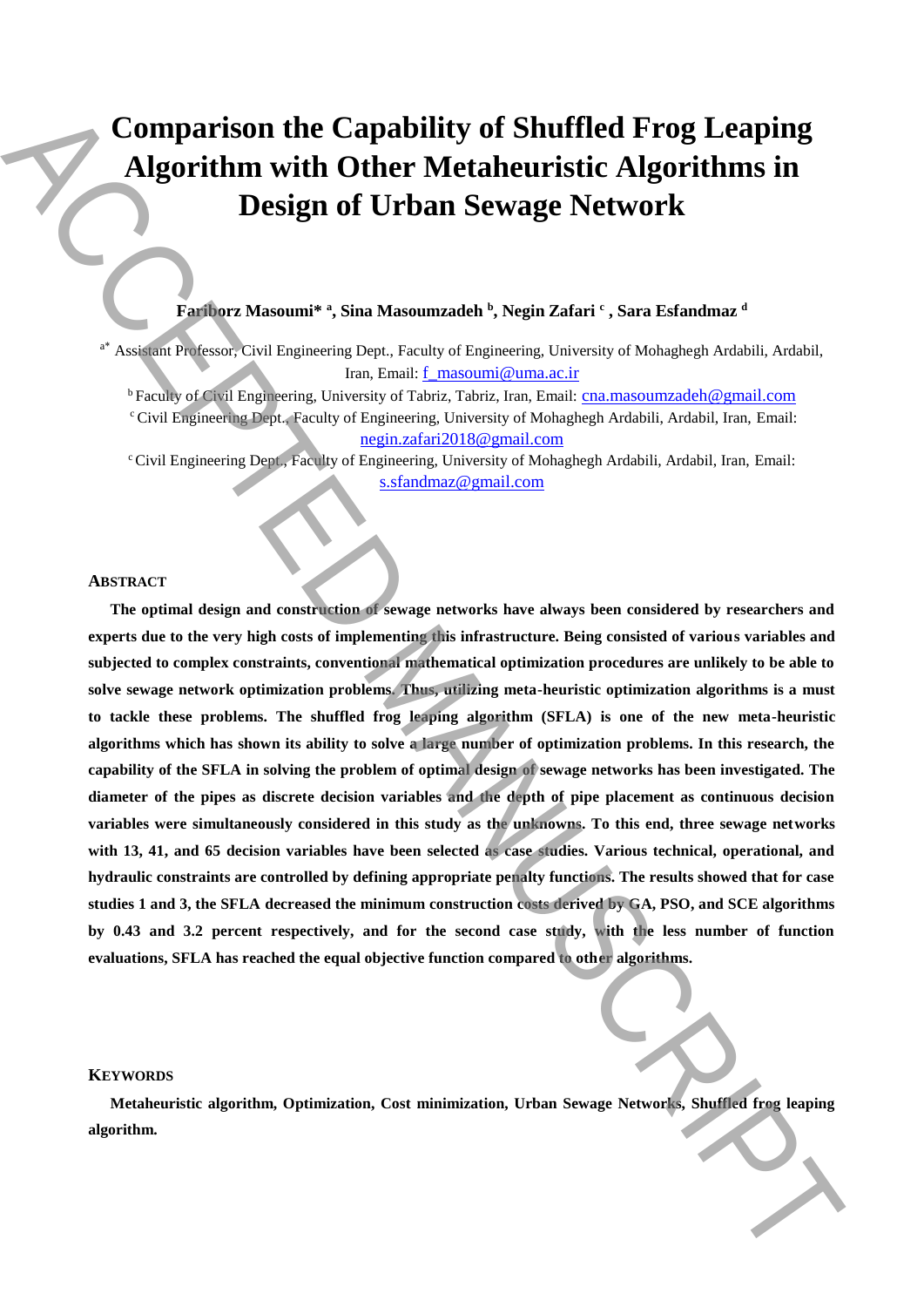#### **1. Introduction**

Sustainability is now an inseparable part of the goals in urban planning and management and water resources infrastructures play a crucial role in this regard. One of the main components of these infrastructures is the sanitary sewer network. These networks are costly to construct and maintain. Thus, the optimum design of these networks is essential to cut expenses. These costs are mainly due to piping and excavation and thus the optimization problem is developed around these variables. Literature consists of various methods and modeling of optimum design of sanitary sewer networks and these methods range from classic optimization methods such as dynamic programming and nonlinear programming to novel metaheuristic optimization algorithms. These optimization problems have proven to be hard to solve since it has highly nonlinear equations inherited both in the cost function and in the constraints. The complexity escalates quickly when the network grows in size. The other matter that hinders the solution of these problems is that the decision space consists of both discrete and continuous variables. Novel metaheuristic algorithms that have proven useful in recent years usually operate in continuous decision space and can experience difficulties in converging to the global optimum. To alleviate this problem, in this research, the Shuffled Frog Leaping Algorithm (SFLA) is utilized to solve the optimum design of sanitary sewer networks. This algorithm has proven useful in various fields and since its capabilities were yet to be assessed in handling sanitary sewer networks design problems, it was chosen to solve three different optimization problems (presented in [1]-[3]) and to conduct a comparison the results were compared to well-known optimization algorithms such as Particle Swarm Optimization (PSO), Genetic Algorithm (GA) and Shuffled Complex Evolution (SCE). ACCEPTED MANUSCRIPT

#### **2. Methodology**

#### **Optimization problem**

The main cost function is defined as Equation (1):

Minimize: 
$$
f = \sum_{i=1}^{N} L_i K_p (d_i, \overline{E}_i) + \sum_{j=1}^{M} K_j (h_j)
$$
 (1)

Where  $f =$  the cost function;  $N =$  number of the pipes;  $M =$  number of the manholes  $L_i =$  the length of the pipe *i*,  $K_p$ = unit cost of piping (including provision and installation) as a function of diameter,  $d_i$ , and  $\overline{E}_i$  the average cover depth, of pipe *i* and  $K_m$  = unit cost of manhole construction as a function of  $h_j$  manhole depth of the joint *j*.

The piping and excavation costs are computed using equations (2) till (5)

$$
K_{p_{1,2}} = \begin{cases} 1098d_1 + 0.8\overline{E}_l - 5.98 \text{ cdn}_1 \\ 5.84d_1 + 1.66\overline{E}_l + 0.504d_l\overline{E}_l - 9.64 \text{ cdn}_2 \\ 30d_1 + 4.9\overline{E}_l - 105.9 \text{ cdn}_3 \end{cases}
$$
  
cdn<sub>1</sub>:  $d_l \le 3$  &  $\overline{E}_l \le 10$  (2)

$$
\begin{aligned}\n\text{cdn}_2: \quad d_i &\leq 3 \quad \&\quad 10 \leq \overline{E}_i \\
\text{cdn}_3: \quad 3 < d_i \\
K_{j_{13}} &= 250 + h_m^2\n\end{aligned}
$$

1,2

3

$$
K_{p_3} = 10.93 \exp(3.43d_1) + 0.012 \overline{E}_1^{1.53} + 0.437 \overline{E}_1^{1.47} d_1 \tag{4}
$$

(3)

$$
K_{i} = 41.46h_m \tag{5}
$$

In equation (2) till equation (5) Unit cost of piping for different case studies is denoted with a subscript of 1,2, and 3.

This optimization problem consists of various kinds of constraints. These constraints are presented in equations (6) till (12)

$$
\sum_{j=1}^{N_i} \pm Q_i = -q_i \qquad \forall i = 1, 2, \dots, K \qquad (6)
$$

$$
V_{\min} \le V_l \le V_{\max} \qquad \qquad \forall l = 1, 2, \dots, N \qquad (7)
$$
\n
$$
S \ge S \qquad \qquad \forall l = 1, 2, \dots, N \qquad (8)
$$

$$
S_l \ge S_{\min} \qquad \qquad \forall l = 1, 2, \dots, N \qquad (8)
$$
  

$$
E_{\perp} \le \overline{E}_l \le E \qquad \qquad \forall l = 1, 2, \dots, N \qquad (9)
$$

$$
\beta_{\min} = -l = -\max_{\max} \qquad \qquad (2)
$$
  

$$
\beta_{\min} \le \beta_l \le \beta_{\max} \qquad \qquad \forall l = 1, 2, ..., N \qquad (10)
$$

$$
\beta_l = \left(\frac{y}{d}\right)_l \qquad \forall l = 1, 2, \dots, N \qquad (11)
$$

$$
d_i \in \overline{D} \qquad \qquad \forall l = 1, 2, \dots, N \qquad (12)
$$

 $Q_i$  = the discharge in node *i* where the inflow and outflow discharges are considered positive and negative respectively;  $N_i$  = number of pipes joined in node *i*;  $M =$  number of nodes of the network;  $V_i =$ velocity in pipe *i*;  $V_{min}$  and  $V_{max}$  = the minimum and maximum permitted velocities, respectively; *Emin* and  $E_{max}$  = the minimum and maximum required cover depths, respectively;  $\beta_i$  = relative flow depth in pipe *i*;  $\beta_{\text{min}}$  and  $\beta_{\text{max}}$  = the minimum and maximum required relative flow depths respectively;  $y =$  flow depth;  $S_l =$ slope of pipe  $i$ ;  $S_{min}$  the minimum allowed slope and  $D =$  list of commercially available pipes.

As the flow in the pipes is a uniform steady flow type, Manning's Equation governs the flow as equation (13)

$$
Q_l = \frac{1}{n} \alpha_l r_l^{\frac{2}{3}} s_l^{\frac{1}{2}} \qquad \forall l = 1, 2, ..., N \qquad (13)
$$

Where  $Q_l$  = the design discharge of pipe *l*; n = Manning's coefficient,  $\alpha_i$  = cross-section of pipe *l*;  $r_l$  = hydraulic radius of pipe  $l$ ;  $s_l$  = slope of pipe  $l$ .